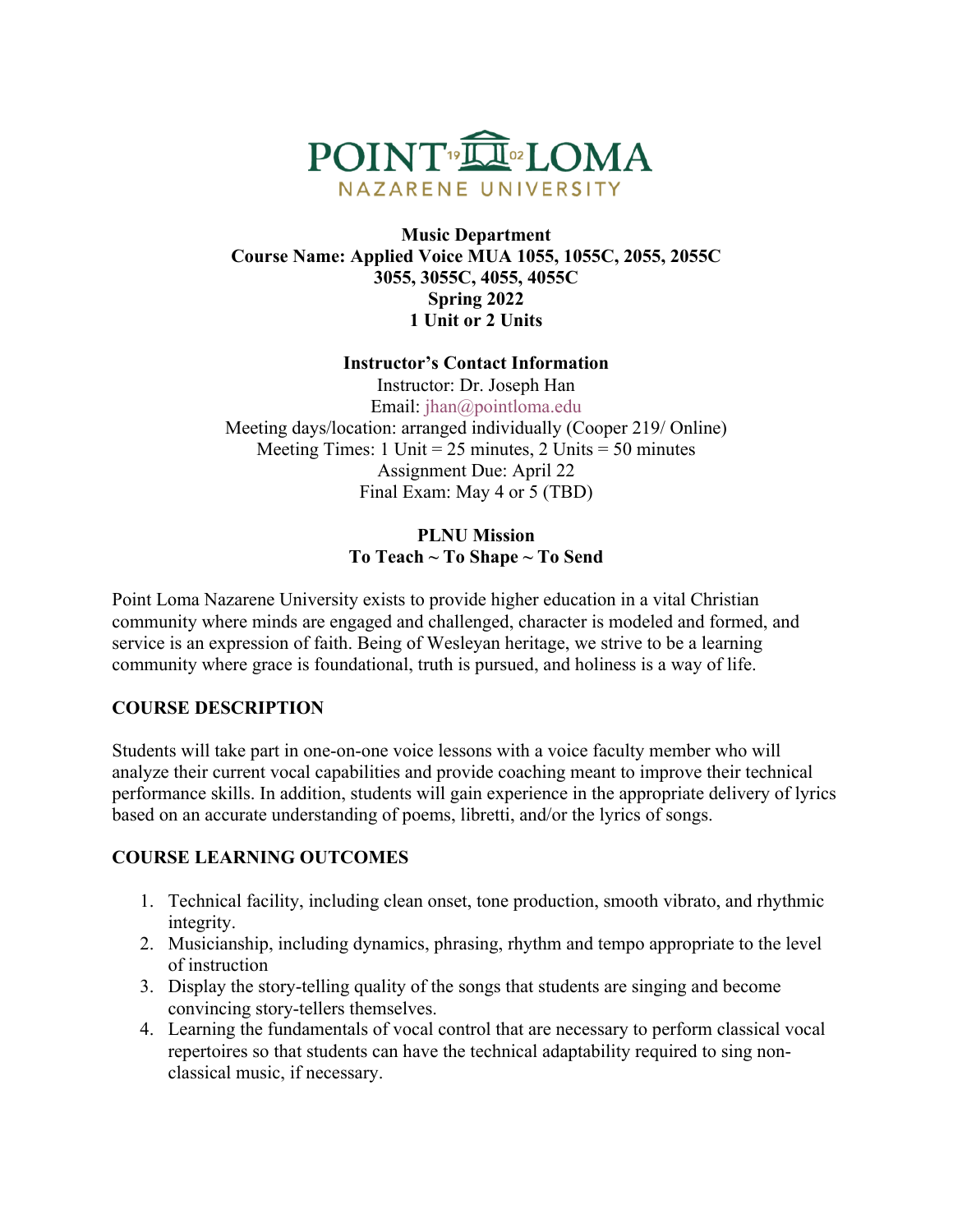## **REQUIRED TEXTS AND RECOMMENDED STUDY RESOURCES**

#### **Required:**

• Sheet Music – Once assigned, students are required to obtain/print sheet music and bring to the next lesson. Music can be purchased in the form of books, ordered online

(Sheetmusicplus.com, Musicnotes.com, Schubertline.co.uk, Addall.com, etc.), or borrowed from the library. Additionally, some public domain music is available for free download at IMSLP.org. Music should be purchased, although photocopies in a binder are allowed for rehearsal purposes.

• Recording Device (phone, laptop, digital recorder, etc.) – Students are expected to record all lessons and coachings. This recording will be used later during rehearsal time.

• Two - 3 Ring Binders – Students will use this to organize double-sided sheet music and to keep other related material. One binder is for your personal use and the other is for the pianist or coach.

#### **Recommended:**

• Recommended - external microphone

• App: "Appcompanist" for quality customizable accompaniment tracks for rehearsal.

#### **ASSESSMENT AND GRADING**

The course grade will be based on the following elements:

| Lesson Involvement                   | 30%        |
|--------------------------------------|------------|
| Vocal Forum Attendance/Participation | <b>20%</b> |
| Assignments                          | 30%        |
| Final Performance/Jury               | 20%        |

#### 1. **Lesson Involvement**: 30%

Students are required to attend all lessons and display an appropriate level of preparation. Adequate preparation includes: learning the music (correct pitches, rhythms, etc.), understanding of lyrics, knowledge of word-for-word translation, and readiness based on the direction from previous lessons.

#### 2. **Vocal Forum Attendance/Participation**: 20%

Vocal Forum takes place on Wednesdays at 4pm. Students will be assigned performance dates and are expected to perform a minimum of two times. Additionally, some guest speakers and vocal professionals will be invited to address related topics.

#### 3. **Assignments**: 30%

Students are required to submit translations of the songs that they will perform during the final performance/jury by Friday, April 22. Translation must contain the following elements: word-for-word translations, and general English translation (both literal/colloquial). Translations must be submitted via Canvas.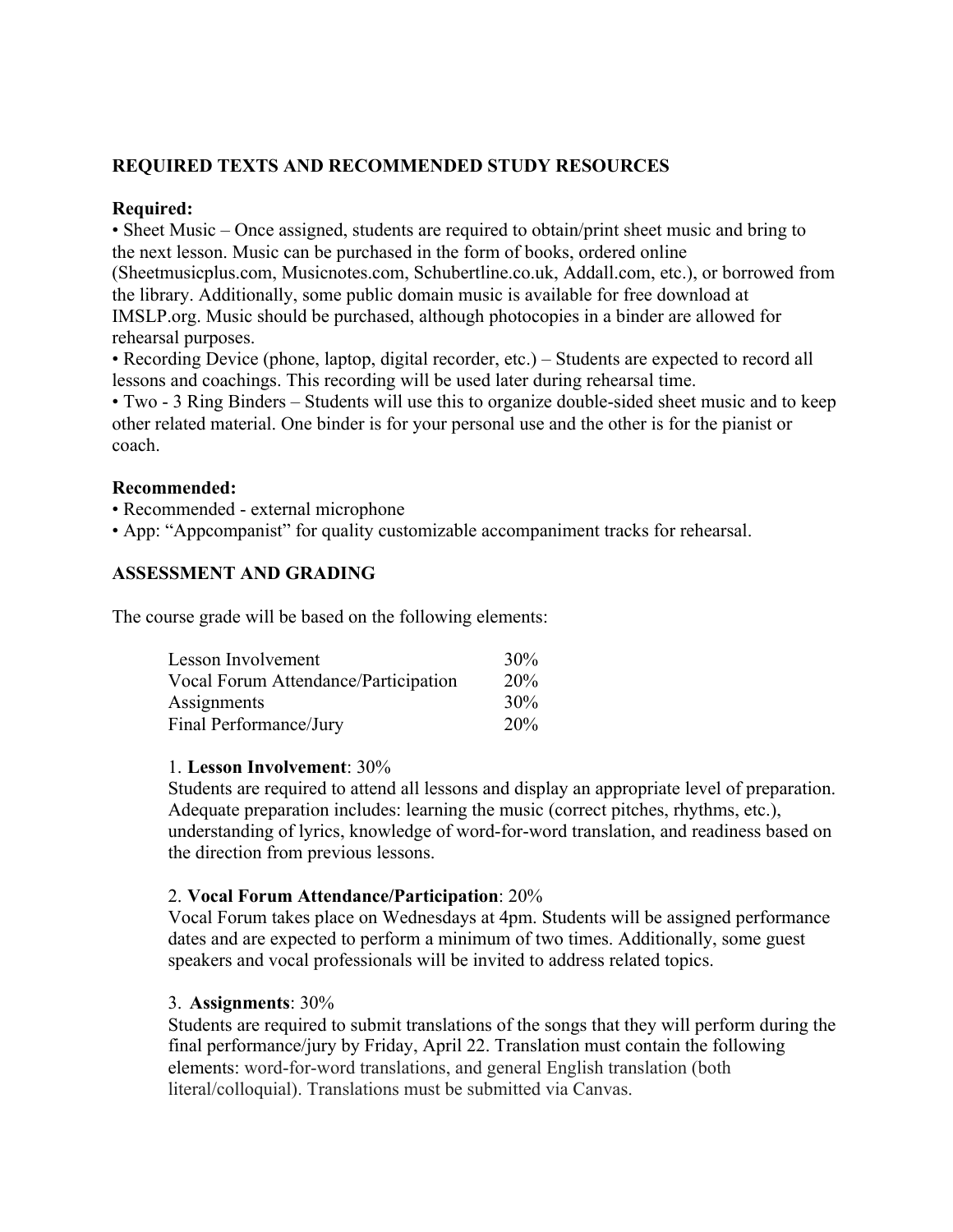Do NOT copy and paste translations from online resources. Make your own translation. After the translation submission, students should be able to recite and translate lyrics of all songs that they are performing by the last lesson before the final performance/jury.

#### 5. **Final Performance/Jury**: 20%

For those of you who are required to perform during a jury, you must submit a jury form that includes which song you will select as your "student choice" song. From that list, faculty will decide on a "faculty choice" at your jury. For those of you who are not required to perform during a jury, you will sing two songs at your final performance during the last vocal forum meeting.

Instructions for Jury/Final Performance:

- 1. Wear formal attire (suits, dress shirts, dresses, well-fitting pants or pantsuits)
- 2. Introduce yourself and the piece you will be singing before you begin

Grades will be based on the following:

#### **Sample Standard Grade Scale Based on Percentages**

| A $93-100$    | $B+87-89$     | $C+77-79$     | $D+67-69$     | F Less than 59 |
|---------------|---------------|---------------|---------------|----------------|
| $A - 90 - 92$ | B 83-86       | $C$ 73-76     | D $63-66$     |                |
|               | $B - 80 - 82$ | $C - 70 - 72$ | $D - 60 - 62$ |                |

### **GENERAL REPERTOIRE**

Please see the minimum required songs below.

- 1st year (MUA 1055 level) minimum of 4 songs, including 2 languages (incl. English)
- 2nd year (MUA 2055 level) minimum of 5 songs, including 3 languages
- 3rd and 4th year (MUA 3055 and 4055 level) minimum of 6 songs, including 4 languages

1st year (MUA 1055 level) – - Repertoire must include song literature in English and Italian songs of the 17th and 18th centuries.

• 2nd year (MUA 2055 level) - Repertoire studied must include operatic and oratorio arias from the Baroque or Classical periods and songs in English, Italian and German.

• 3rd year (MUA 3055 level) - Repertoire must expand song literature to include French and must expand study of operatic and oratorio arias.

• 4th year (MUA 4055 level) - Advanced study in song literature of all styles with special emphasis on the preparation for the Senior Recital, given in the 4th or Senior year, should be one hour in length, covering stylistic periods from the 17th to the 20th centuries, and at least four languages. Repertoire from the Junior Recital may not be repeated in the Senior Recital. Fourth-year voice may be repeated.

- Commercial

• 1st year (MUA 1055C level) – minimum of 4 songs, including 1 Foreign language (2 CCM\* styles minimum)

• 2nd year (MUA 2055C level) – minimum of 5 songs, including 1 Foreign language (3 CCM\* styles minimum)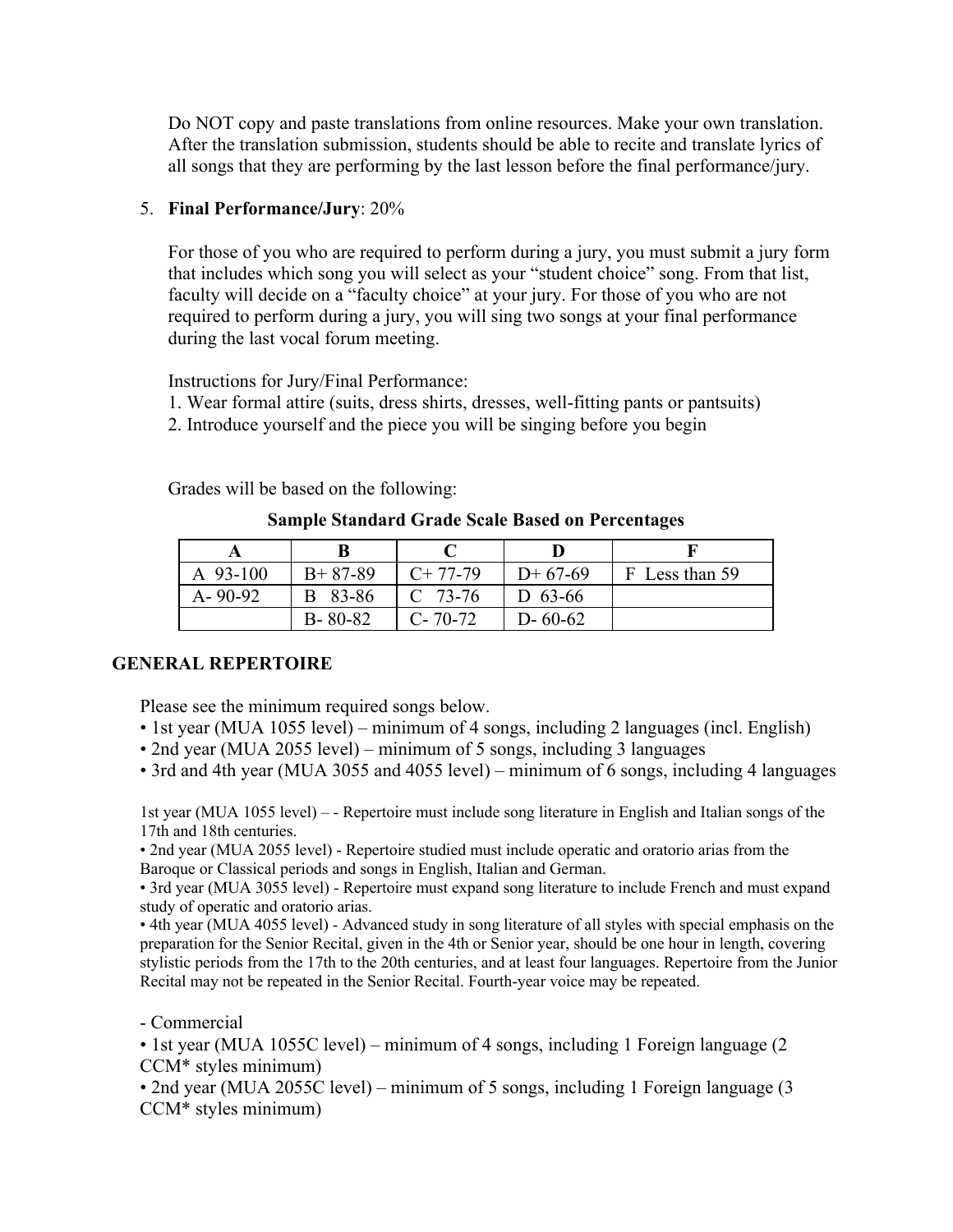• 3rd and 4th year (MUA 3055C and 4055C level) – minimum of 6 songs, including 1 Foreign language (4 CCM\* styles minimum)

\*CCM: Contemporary commercial music. "A generic term created to cover everything including musical theatre, pop, rock, gospel, R&B, soul, hip-hop, rap, country, folk, experimental music, and all other styles that are not considered classical.

#### **DEPARTMENT GUIDELINE**

The music department's guideline for practice is a minimum of 5 hours per week. The progress of your singing skill depends on the steadiness of your daily practice.

### **MAKE-UP POLICY**

Make-up lessons are allowed only for excused absences. The instructor will make-up **up to two excused absences**, but it is the student's responsibility to get in touch with the instructor to rearrange/reschedule these missed lessons. There are no make-up lessons for days that occur on school holidays. In the event of an upcoming known absence, students can make arrangements to switch lesson times with one another in order to avoid further scheduling conflicts.

#### \* **Excused Absences Include**:

- 1. Illness or injury to the student
- 2. Death, injury, or serious illness of an immediate family member or the like
- 3. Religious reasons (California Education Code section 89320)
- 4. Jury duty or government obligation

### **RESOURCES AND REFERENCE**

#### **Scores**

- PLNU Library/Worldcat (https://pointloma.on.worldcat.org/discovery)
- IMSLP Offers free downloads of sheet music that is in the public domain.

#### **Dictionaries**

- WordReference online dictionaries (https://www.wordreference.com)
- Florio 1611 Dictionary online dictionary for old Italian language (http://www.pbm.com/~lindahl/florio/search/search.cgi)

### **Translations/IPA**

- LiederNet Archive Offers poetic translations for most song texts (that are not under copyright) (https://www.lieder.net)
- Oxfordlieder (https://www.oxfordlieder.co.uk)
- IPASource Word-for-word translations, IPA transcriptions of song and aria texts (https://www-ipasource-com.pointloma.idm.oclc.org)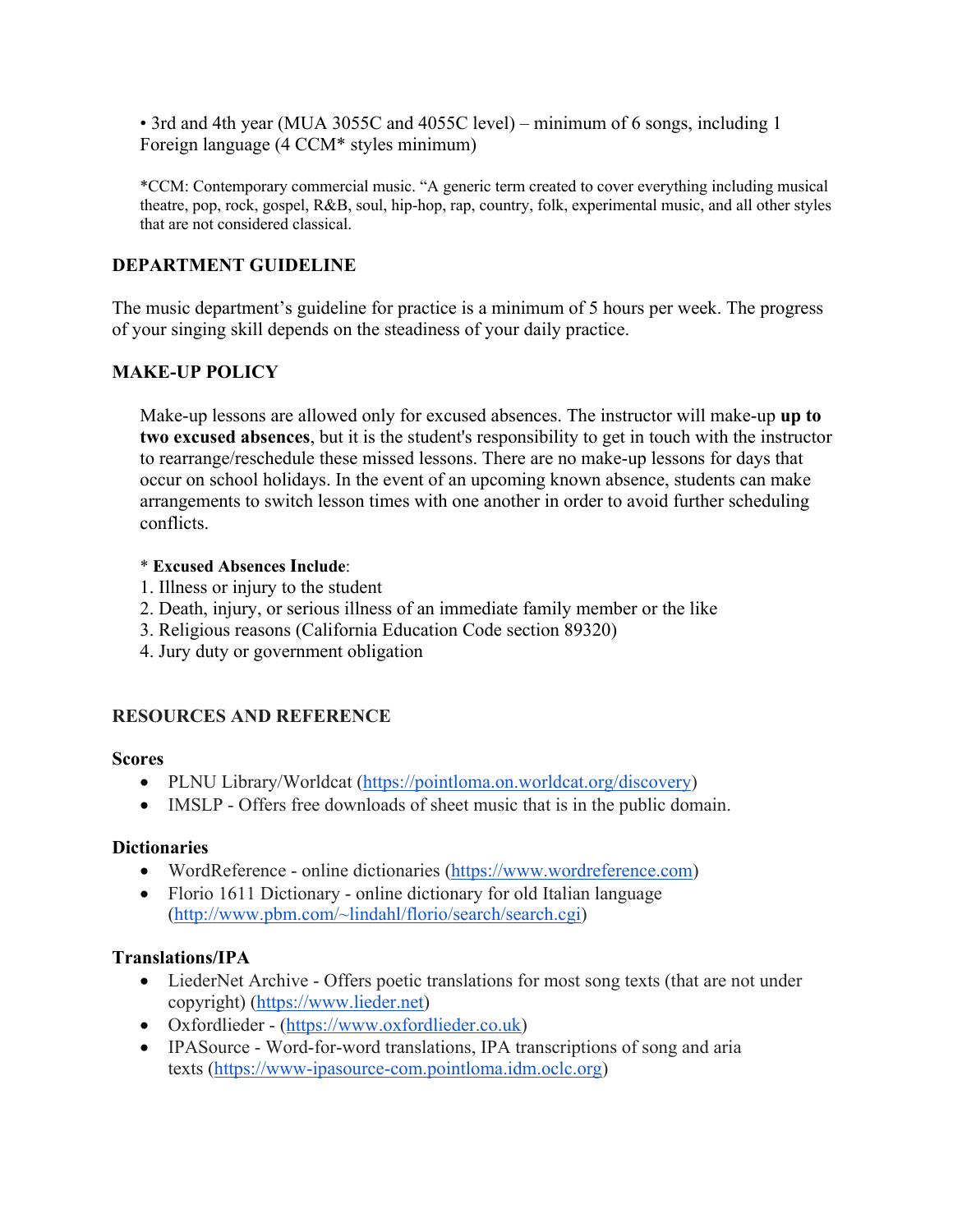#### **Libretti**

• Libretti d'opera Italiani - Libretti for Italian Opera (http://www.librettidopera.it)

## **STATE AUTHORIZATION**

State authorization is a formal determination by a state that Point Loma Nazarene University is approved to conduct activities regulated by that state. In certain states outside California, Point Loma Nazarene University is not authorized to enroll online (distance education) students. If a student moves to another state after admission to the program and/or enrollment in an online course, continuation within the program and/or course will depend on whether Point Loma Nazarene University is authorized to offer distance education courses in that state. It is the student's responsibility to notify the institution of any change in his or her physical location. Refer to the map on State Authorization to view which states allow online (distance education) outside of California.

# **PLNU COPYRIGHT POLICY**

Point Loma Nazarene University, as a non-profit educational institution, is entitled by law to use materials protected by the US Copyright Act for classroom education. Any use of those materials outside the class may violate the law.

### **PLNU ACADEMIC HONESTY POLICY**

Students should demonstrate academic honesty by doing original work and by giving appropriate credit to the ideas of others. Academic dishonesty is the act of presenting information, ideas, and/or concepts as one's own when in reality they are the results of another person's creativity and effort. A faculty member who believes a situation involving academic dishonesty has been detected may assign a failing grade for that assignment or examination, or, depending on the seriousness of the offense, for the course. Faculty should follow and students may appeal using the procedure in the university Catalog. See Academic Policies for definitions of kinds of academic dishonesty and for further policy information.

### **PLNU ACADEMIC ACCOMMODATIONS POLICY**

While all students are expected to meet the minimum standards for completion of this course as established by the instructor, students with disabilities may require academic adjustments, modifications or auxiliary aids/services. At Point Loma Nazarene University (PLNU), these students are requested to register with the Disability Resource Center (DRC), located in the Bond Academic Center (*DRC@pointloma.edu* or 619-849-2486). The DRC's policies and procedures for assisting such students in the development of an appropriate academic adjustment plan (AP) allows PLNU to comply with Section 504 of the Rehabilitation Act and the Americans with Disabilities Act. Section 504 prohibits discrimination against students with special needs and guarantees all qualified students equal access to and benefits of PLNU programs and activities. After the student files the required documentation, the DRC, in conjunction with the student, will develop an AP to meet that student's specific learning needs. The DRC will thereafter email the student's AP to all faculty who teach courses in which the student is enrolled each semester. The AP must be implemented in all such courses.